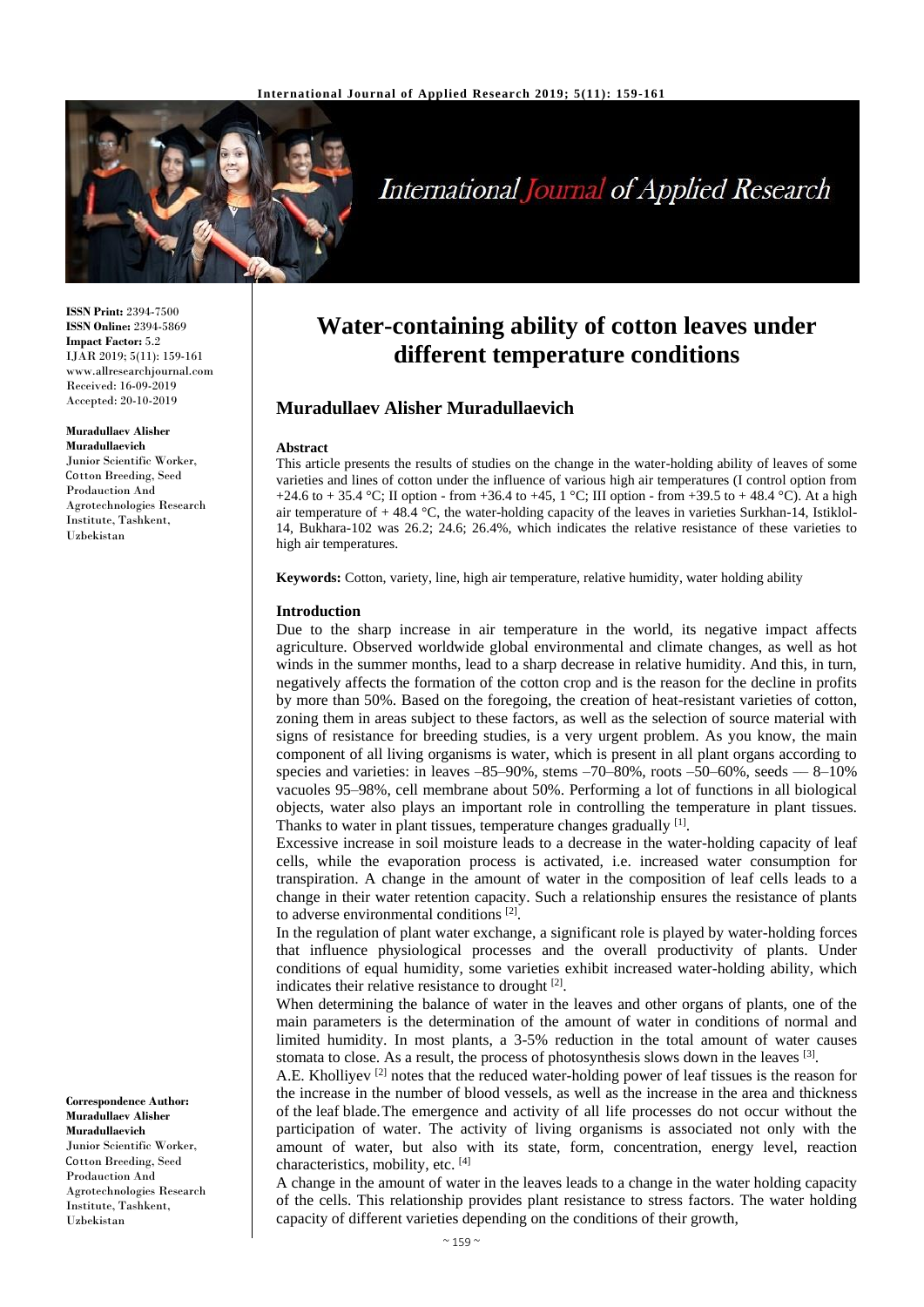development and nutrition is different [5]. It is known that a change in the water holding capacity of leaf cells is associated with the degree of water availability of plants. A deficit of moisture in the soil increases the water retention capacity of leaf cells, as a result of which water saturation of cells is normal [6]. The aim of the research is to study the effect of high air temperatures on the water-holding capacity of cotton varieties and lines.

# **Materials and research methods**

The cotton varieties of the species G.hirsutum L. Istiklol-14, Sultan, Bukhara-102, the variety of the species *G. barbadense* L. Surkhan-14, lines obtained with the participation of wild forms L-01 (*G. hirsutum* L. x *G. klotzshianum* Anderss) and L-02 (*G. hirsutum* L. x *G. sturtianum* mull.). on the vegetation site of the greenhouse complex "Fitotron" at a temperature of  $+25-+300C$  (option I control), in special boxes at a high temperature  $+35-$ 400C (option II) and at an extremely high temperature  $+45$ -+ 500С (option III) by the decades of each month phenological observations of each plant were carried out. The fallen and preserved fruit elements were counted and compared with the control. According to the decades of each month, the water retention capacity was determined in the leaves of cotton varieties and lines according to the Arland method [7] .

Vegetation experiments in Wagner vessels were carried out according to the "Methods of growing experiments with cotton" [8]. The soil was taken from the 5th circuit of the NIISSAVX experimental farm from a depth of 0-30 cm, which included active nitrogen nitrate 1.025 mg / kg, active phosphorus 10.4 mg / kg, the amount of changing potassium elements was 3.28 mg / kg. The full moisture capacity of the soil was established. The annual norm of phosphorus and potassium (P2O5 - 5 g, KCl - 3.5 g) was added to the soil substrate of typical serozem a weighing 26 kg for each

Wagner vessel. Nitrogen fertilizers were applied: 2 g when 2-4 true leaves appeared, 2.5 g in the budding phase, 2.5 g in the flowering phase in the form of an aqueous  $(0.5 \text{ L})$ solution. Each vessel was weighed and the exact mass of soil in it was determined. All plants were grown in the same agricultural background. The irrigation regime was also the same, the provision of soil moisture in the range of 60-70% in relation to the total moisture capacity of the soil.

Air temperature was measured using Thermograph-16, relative humidity using Hygrograph-16, soil temperature was determined using a special thermometer. During the growing season, phenological observations and counts were carried out in accordance with the methodology of UzNIIKh "Methodological recommendations for conducting vegetation and field experiments with cotton" [SoyuzNIIHI, Tashkent 1973]. The digital results obtained during the studies were statistically processed according to B. A. Dospekhov<sup>[9]</sup>.

# **Research results**

In connection with the foregoing, we conducted studies (2014-2018) to determine the water holding capacity (%) of leaf cells in the phases of budding, flowering and accumulation of fruit elements in three periods during the day (in the morning - 8-10 hours, in the afternoon - 12 -14 hours., In the evening - 16-18 hours.). Depending on the temperature, humidity, morpho-physiological properties of varieties and lines of cotton, as well as the phases of their development, various indicators of water holding capacity of plants were observed. During the flowering phase of cotton plants in the I-control version of the growing experiment (at air temperature + 24.6 °C; + 35.4 °C; + 32.3 °C), water loss in varieties and lines was low in the morning, high in the daytime and in evening hours there was a decline. In the morning, the loss of water in plants of the studied varieties and lines of cotton ranged from 7.8% to 13.2%.

| <b>Table 1:</b> The water holding capacity of plants of varieties and lines of cotton in the phases of budding and flowering, % (vegetative |  |
|---------------------------------------------------------------------------------------------------------------------------------------------|--|
| experience)                                                                                                                                 |  |

| N <sub>2</sub>       | <b>Varieties and lines</b>     | <b>Hours of observation:</b> |                             |                             |  |
|----------------------|--------------------------------|------------------------------|-----------------------------|-----------------------------|--|
|                      |                                | $8^{00} - 10^{00}$           | $12^{00} - 14^{00}$         | $16^{00} - 18^{00}$         |  |
| I - option (control) |                                | Temperature and humidity     |                             |                             |  |
|                      |                                | +24,6 °C; 60,7%              | +35,4 °C; 47,2%             | +32,3 $\,^{\circ}$ C; 49,0% |  |
| 1                    | Surkhan14                      | $8,3+0,5$                    | $15,3+0,7$                  | $13,5+0,8$                  |  |
| $\overline{c}$       | Istiklol-14                    | $7,8+0,6$                    | $18,6+0,7$                  | $11,6+0,8$                  |  |
| 3                    | Sultan                         | $9,3+0,5$                    | $20,0+0,7$                  | $10,7+0,8$                  |  |
| 4                    | Bukhara-102                    | $10,5+0,4$                   | $21,0+0,4$                  | $14,0+0,9$                  |  |
| 5                    | L-01(hirsutum x klotzschianum) | $8,5+0,6$                    | $15,7+0,7$                  | $9,7+0,8$                   |  |
| 6                    | L-02(hirsutum x sturtianum)    | $13,2+0,5$                   | $19,0+0,8$                  | $15,6+0,3$                  |  |
| LDCs $_{0.5}$        |                                | 3,0                          | 3,1                         | 3,1                         |  |
| X environments       |                                | 9,5                          | 17,8                        | 12,36                       |  |
| II-option            |                                | Temperature and humidity     |                             |                             |  |
|                      |                                | +36,4 °C; 52,3%              | +45,1 $\,^{\circ}$ C; 40,0% | +38,2 °C; 46,4%             |  |
|                      | Surkhan14                      | $21,2+0,4$                   | $16,5+0,3$                  | $11,6+0,3$                  |  |
| $\overline{c}$       | Istiklol-14                    | $18,8+0,3$                   | $17,3+0,4$                  | $10,3+0,3$                  |  |
| 3                    | Sultan                         | $26,3+0,7$                   | $17,4+0,5$                  | $10,3+0,6$                  |  |
| 4                    | Bukhara-102                    | $20,4+0,4$                   | $15,3+0,5$                  | $11,3+0,5$                  |  |
| 5                    | L-01(hirsutum x klotzschianum) | $17,6+06$                    | $10,8+0,8$                  | $7,8+0,5$                   |  |
| 6                    | L-02(hirsutum x sturtianum)    | $20,2+0,5$                   | $10,2+0,5$                  | $9,5+0,7$                   |  |
|                      | LDCs $0.5$                     | 5,1                          | 1,1                         | 2,7                         |  |
|                      | X environments                 | 20,7                         | 14,6                        | 9,9                         |  |
| III -option          |                                |                              | Temperature and humidity    |                             |  |
|                      |                                | +39,5 °C; 40,2%              | +48,4 °C; 38,5%             | +40,2 °C; 39,0%             |  |
| 1                    | Surkhan14                      | $13,5+0,6$                   | $26,2+0,6$                  | $6,6+0,3$                   |  |
| $\overline{c}$       | Istiklol-14                    | $20,3+0,5$                   | $24,6+0,5$                  | $8,4+0,4$                   |  |